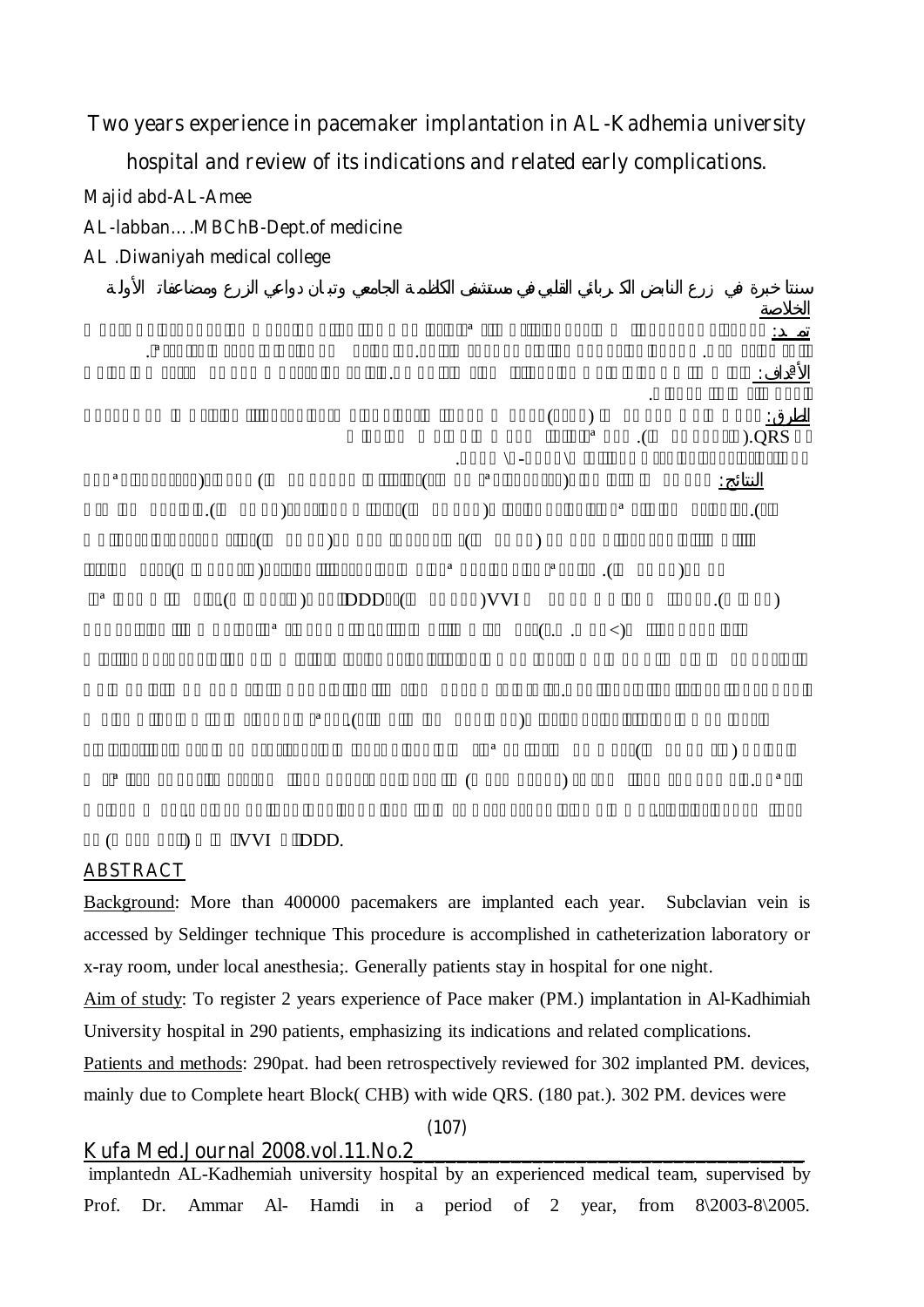Results**:** 170 of them were males (mean age 75 years); the remaining 120 pat. were females (mean age: 62 years). Their main chief complaint was syncope (135 pat.) , and dizzy spells (81 pat). Their main Echo. findings were dilated LV. (18 pat.), dilated LA. (32 pat.), and LV. wall hypokinesia (15 pat.). The main indication for implantation was CHB. (221), and SND. (45). The main implanted mode was DDD. (228) and VVI. (45). Temporary PM. has been indicated in 62 pat. presented with bradycardia with ventricular rate 30 bpm. (including 2 emergency procedures). Ambulatory Holter monitoring was useful in approaching recurrent unexplained syncope in 48 pat, especially to document atrial- tachycardia, sinus pauses, and to exclude ventricular arrhythmia. EPS. was helpful in approaching 4 pat. with unexplained recurrent syncope (with nondiagnostic Holter). Main and serious complication was pocket –related infection (13), 12 of their lead systems and boxe had been successfully removed by cautious gradually increasing pulling force under fluoroscopy. 5 old pacing systems were smoothly extracted due to End Of Life (EOL) of Sorin<sup>TM</sup>, and new systems were reimplanted, but 2 lead coils

 were cut with ligation of insulating part. 3 procedures were early complicated by hematoma, managed by simple needle aspiration. System upgrading was performed in 4 Sorin<sup>TM</sup> reimplanted systems (from VVI. to DDD.)

Conclusions: Temporary PM. implantation is not essential, except in those presenting with ventricular rate 30 bpm. 24 hour ambulatory ECG. monitoring is of paramount importance in approaching pat. with recurrent unexplained syncope, especially in suspected Sinus Node Dysfunction (SND).. Diabetes mellitus(DM.) was the main pat. - related risk factor to PM. infection.

Key wards: Syncope, Bradycardia, ECG., Holter, PM., Indications, Complications.

#### **Introduction**

More than 400000 pacemakers are implanted each year <sup>(1)</sup> Pacemaker is composed of pulse generator (battery, output, sensory, timing, telemetry, micro processor, and sensor circuits), and lead system (terminal pin connecter, lead body consists of coiled insulation, stimulating and sensory electrodes, and fixation device which is either passive or active types).

## **(108)**

### **Kufa Med.Journal 2008.vol.11.No.2\_\_\_\_\_\_\_\_\_\_\_\_\_\_\_\_\_\_\_\_\_\_\_\_\_\_\_\_\_\_\_\_\_\_\_\_**

Pre operation issue include: history, physical examination, informed consent; pre procedural data include: 12 lead ECG. \CBP. \ESR., renal function test, FB. Sugar, echo. heart study, medication review especially for warfarin which should be discontinued 3dayes before.  $(1,2,3)$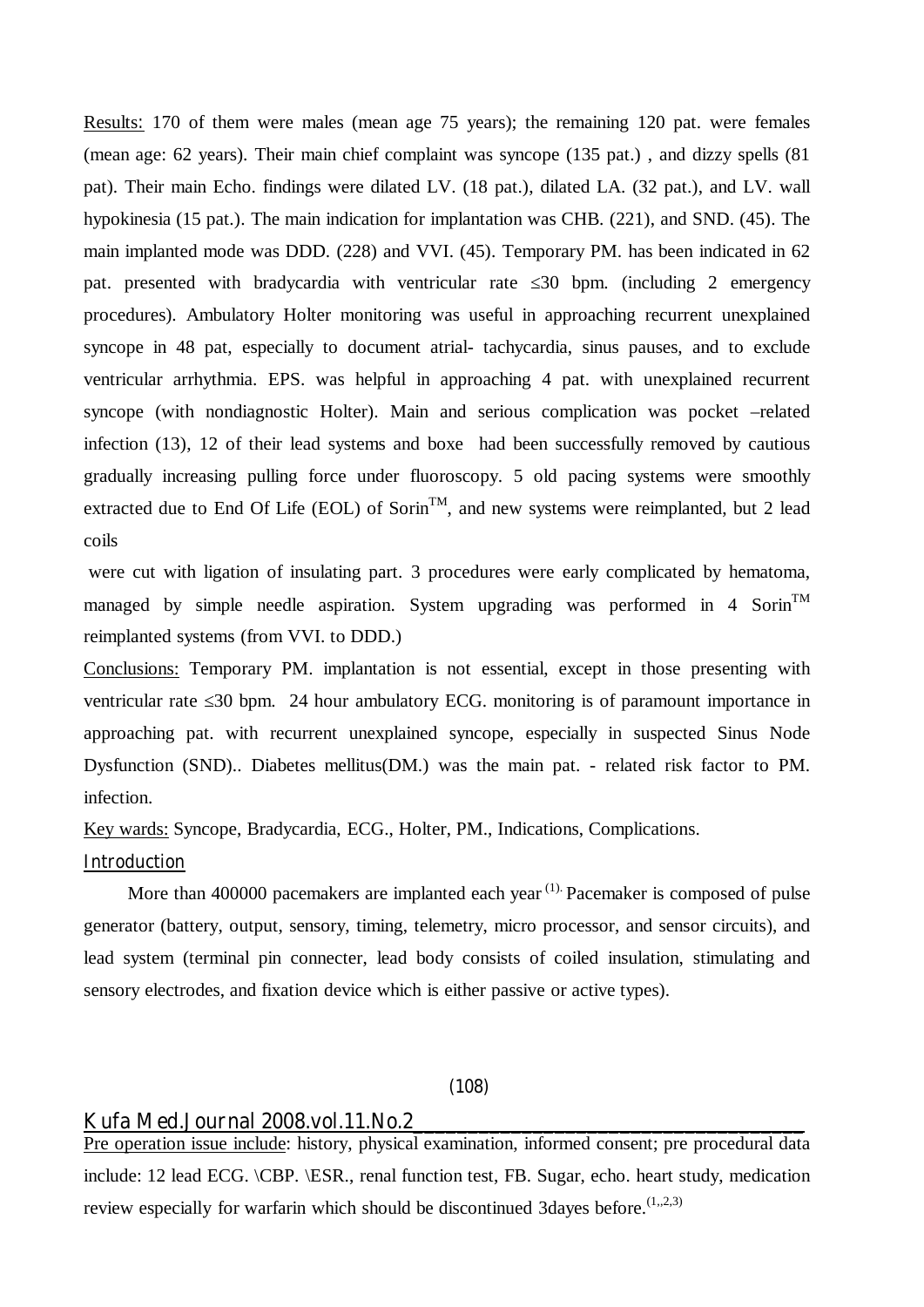Patient preparation include: Nothing by mouth 6hours before, IVF. might be indicated to prevent dehydration which has potential hazards during procedure. Set IV. line ipsilateral to the site of planned implantation. Shave the area and wash it with iodine solution above the nipple to the angle of jaw, and from sternum to axillary line<sup> $(1,2,3)$ </sup>.

Post- operative issues include: PA. CXR for documentation of lead position, their connection and pneumothorax, Evaluate pacing\sensory thresholds and lead impedance before discharge. Discharge instructions include pat. education about signs of infection bleeding and avoiding heavy lifting especially forceful abduction at ipsilateral side $^{(1,2,3)}$ .

Implantation technique issues: Subclavian vein is accessed by Seldinger technique, 2 leads can be inserted through one incision.

Guide wire is inserted; Introducer with its dilator is inserted over guide wire (GW.), GW. is removed; the lead is inserted into its final site observed by fluoroscopy; the

 created pocket should be large enough of pacing\ sensing thresholds are taken using PM. System analyzer (PSA.); it is worth taking time during the implantation to get capture threshold possible. Plug the lead into PM., put the box in the pocket, suture it. This procedure is accomplished in catheterization laboratory or x-ray room, under local anesthesia; Generally patients stay in hospital for one night.

GW. is removed; the lead is inserted into its final site observed or fluoroscopy; the created pocket should be large enough of pacing sensing thresholds are taken using PM. System Analyzer (PSA.); it is worth taking time during the implantation to get capture threshold possible. Plug the lead into PM., put the box in the pocket, suture it. This procedure is accomplished in catheterization laboratory or x-ray room, under local anesthesia; pat. Generally patients stay in hospital for one night $(1,2,3)$ .

### **Patients and methods:**

Consecutive 290 pat. had been studied retrospectively from 8\2003- 8\2005, for their made of presentations, indications for PM. implantation, early and late complications; the implantation had been performed by specialized medical team supervised by Prof. Dr. Ammar Al- Hamdi,

## **(109) Kufa Med.Journal 2008.vol.11.No.2\_\_\_\_\_\_\_\_\_\_\_\_\_\_\_\_\_\_\_\_\_\_\_\_\_\_\_\_\_\_\_\_\_\_\_\_**

mainly performed by Dr. Nazar Al-Chalabi MD. in CCU in AL-Kadhimiah university hospital; medical files included in formations about duration and made of presentation, associated co morbidities, multiple surface ECG s, Holter monitoring, electro- physiology study report, with review of their medications. 302 pulse generators and its related lead system were implanted for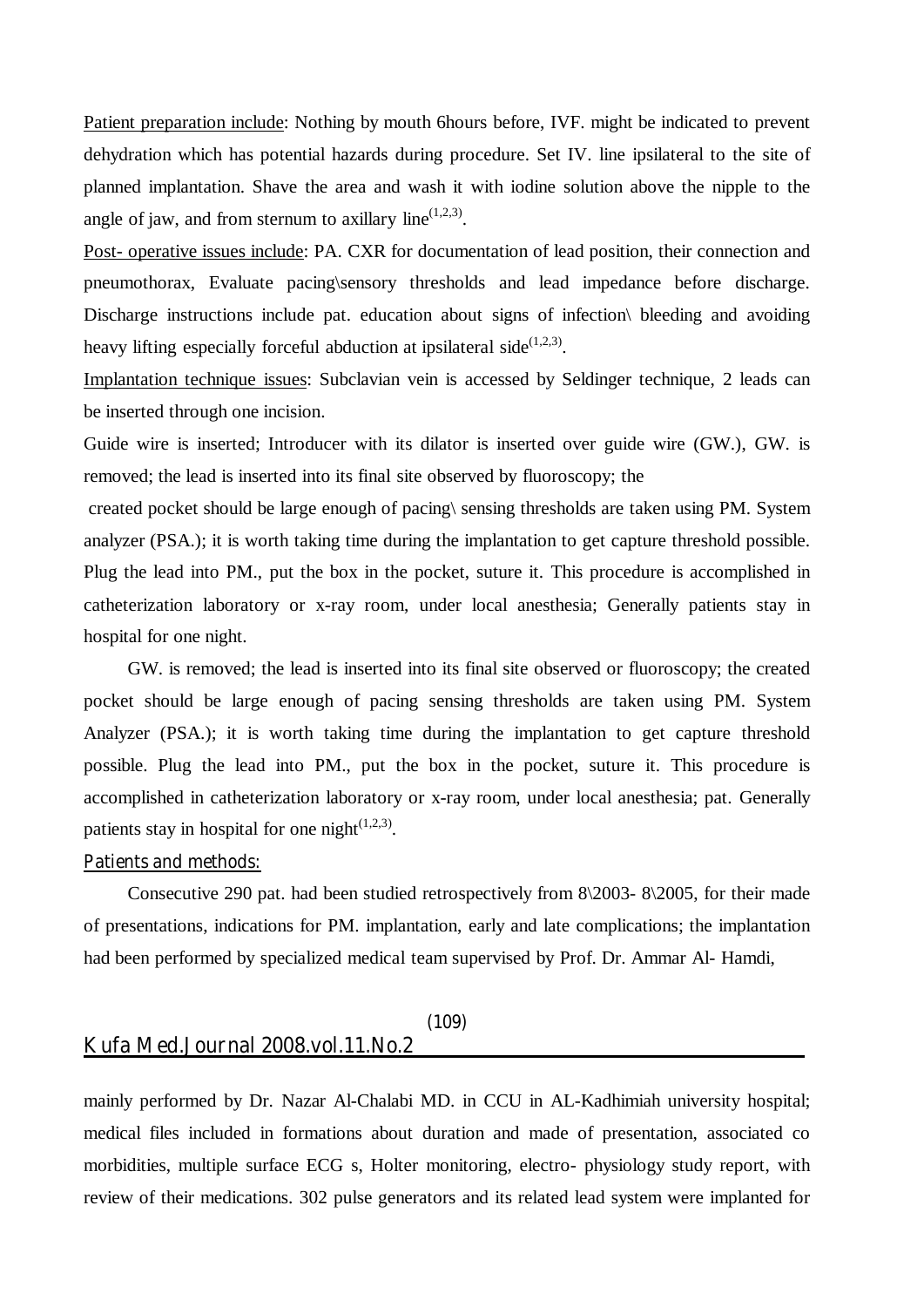290 patients (including 5 re- implanted pat. for end of life (EOL.)). Follow up (FU.) periods were variable, depending on the presence of new pat. complaints; but usually were scheduled 7-10 days after implantation, then 2 month apart; it is performed in an active PM. clinic, supervised by Dr. AL-Hamdi or the implanting physician; it is accomplished by examining the pocket wound for healing\ infection\ hematoma, and removing silk sutures; then reviewing PM. parameters especially pacing and sensing thresholds, lead impedance, battery status, lower pacing rate, rate modulation mode, and sensor function. These all were accomplished after reviewing surface ECG. looking for intrinsic rate\ rhythm, and status of pacing\ sensing PM. function.

### **Results**

290 Pat. had been studied; 7 of them were males (59%), aging 60-88 years (mean age: 75 years); and the remaining were females (41%), aging 45-75 years (mean age: 62 years); their modes of presentation were variable, mainly recurrent syncope and dizzy spells. (see table 1). Table1: Predominant mode of presentation in 290 implanted patients

| Mode of presentation                          | NO. Of Pat. | % To total 290 Pat. |
|-----------------------------------------------|-------------|---------------------|
| Recurrent syncope                             |             | $\%$                |
| Dizzy spells                                  |             | $\%$                |
| Palpitation                                   |             | $\%$                |
| Nocturnal fit                                 |             | $\%$                |
| Bradycardia during induction<br>of anesthesia |             | %                   |

Their co- morbidities were variable, mainly hypertension, angina, myocardial infarction, and heart failure (see table 2)

Table2: Co- morbidities in 290 implanted patients

**(110)** 

## **Kufa Med.Journal 2008.vol.11.No.2\_\_\_\_\_\_\_\_\_\_\_\_\_\_\_\_\_\_\_\_\_\_\_\_\_\_\_\_\_\_\_\_\_\_\_\_**

| Co morbidity  | NO. of Pat. | % of total 290 pat. |
|---------------|-------------|---------------------|
| Hypertension  |             | $\%$                |
| Heart failure |             | $\%$                |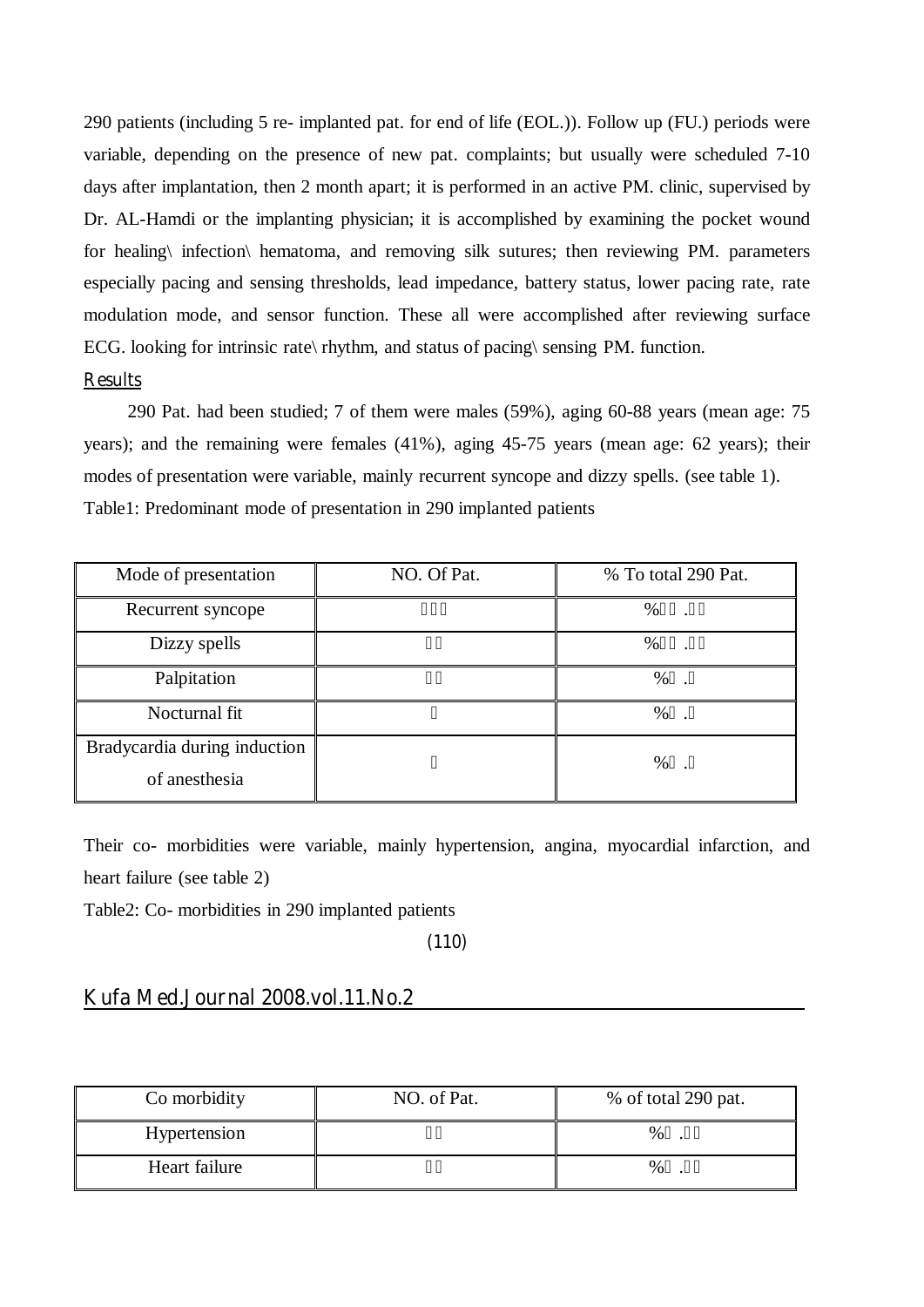| Angina pectoris           | $\%$ |
|---------------------------|------|
| Old myocardial infarction | $\%$ |
| Diabetes mellitus         | $\%$ |
| Old mw stroke             | %    |
| Chronic Obstructive       | %    |
| <b>Pulmonary Disease</b>  |      |

No associated co- morbidities were recorded in 52 Pat.

Their ECG. findings were variable, or intermittent; main patterns with P was 60 bpm. was sinus bradycardia of Tachy-brady cardia; while main patterns with QRS. 40 BPM. was complete heart block (CHB.) with wide QRS. (the reverse is true), or Sinus bradcardia of Sinus Node Dysfunction (SND.); while the main pattern with QRS. 40-60 bpm. was Mobitz II; However, main pattern with QRS. 60 bpm. was Trifascicular block (see table 3).

Table 3: Presentations of ECG. Patterns of 290 implanted patients

**Kufa Med.Journal 2008.11.No.2\_\_\_\_\_\_\_\_\_\_\_\_\_\_\_\_\_\_\_\_\_\_\_\_\_\_\_\_\_\_\_** 

| ECG. Pattern  | No. of<br>patients | Presentation                                  | No. of patients |
|---------------|--------------------|-----------------------------------------------|-----------------|
| $P_{00}$ bpm. |                    | <b>Sinus</b><br>bradycardia of<br>Tachy-brady |                 |
|               |                    | Sinus brady. Of<br>SND.                       |                 |
|               |                    | Congenital<br>CHB.                            | (missed)        |

**(111)**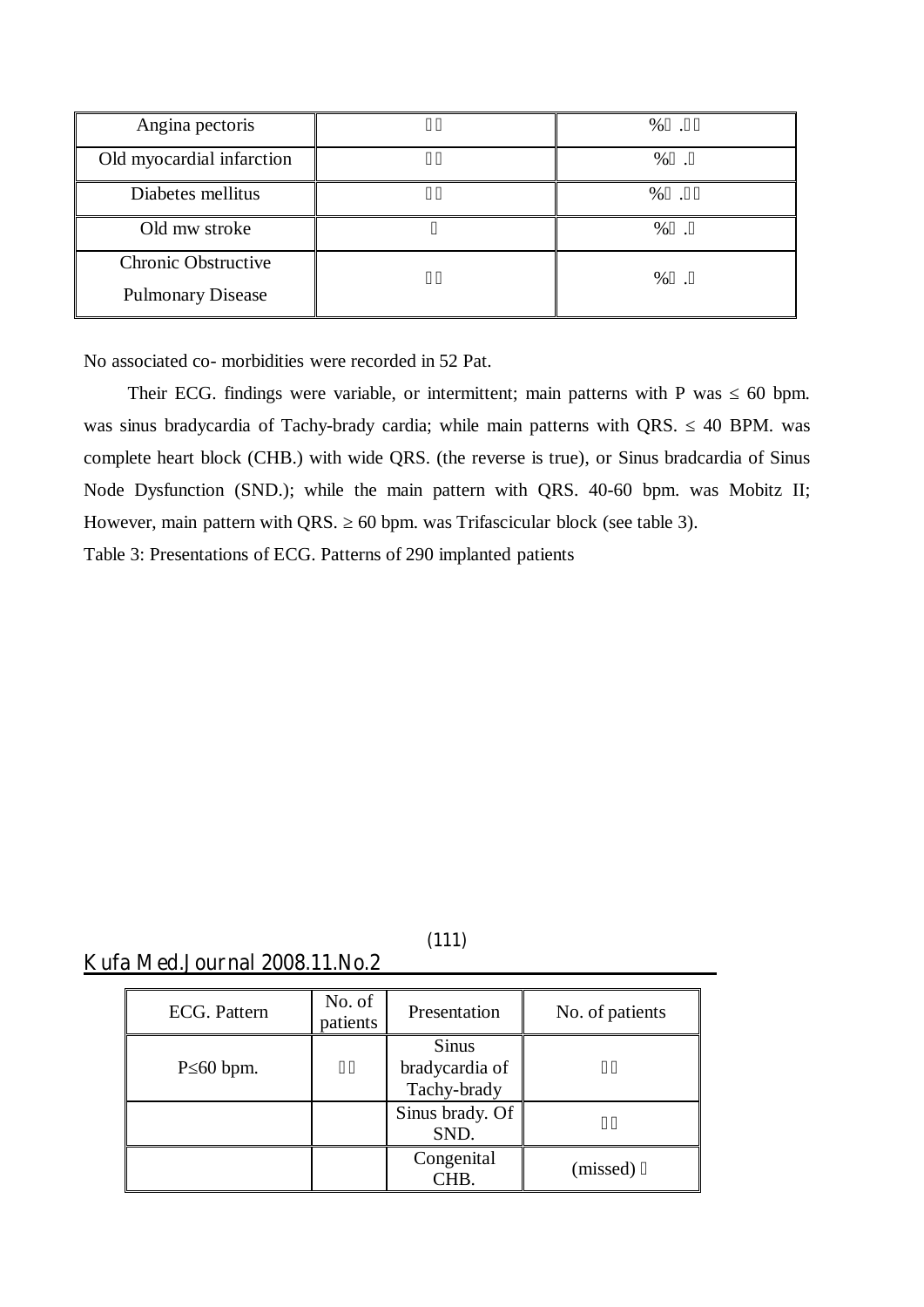| Atrial fibrillation | Chronic          |  |
|---------------------|------------------|--|
| (AF)                | persistent AF.   |  |
|                     | Paroxismal AF.   |  |
|                     | CHB. With        |  |
| QRS 40 bpm.         | wide QRS.        |  |
|                     | Brady. Of        |  |
|                     | Tachy-brady.     |  |
|                     | Sinus brady. Of  |  |
|                     | SND.             |  |
|                     | EOL.             |  |
| QRS. 40-60          | MobitzII         |  |
|                     | Sinus brady. Of  |  |
|                     | <b>SND</b>       |  |
| QRS 60 bpm.         | Trifasicular     |  |
|                     | block            |  |
|                     | Sinus pause of   |  |
|                     | SND.             |  |
|                     | Carotid sinus    |  |
|                     | hypersensitivity |  |
|                     | Unexplained      |  |
|                     | syncope          |  |
| Wide QRS.           | CHB.             |  |
|                     | Trifasicular     |  |
|                     | block            |  |
|                     | EOL.             |  |
| CHB. with narrow    |                  |  |
| QRS.                |                  |  |

Total number of implanted devices were 302 (290 patients with, 12 reimplanted infected devices, and the main mode of implanted PM. was DDD.) (see table 4). TABLE 4: Modes of 290 implanted devices.

## **(112)**

## **Kufa Med.Journal 2008.11.No.2\_\_\_\_\_\_\_\_\_\_\_\_\_\_\_\_\_\_\_\_\_\_\_\_\_\_\_\_\_\_\_**

|       | No. of devices | % of total 302<br>devices |
|-------|----------------|---------------------------|
| Mode. |                |                           |
| DDD.  |                |                           |
| VDD.  |                |                           |
|       |                |                           |

This table includes 5 boxes were reimplanted due to EOL (Sorrin<sup>TM</sup>) presented with their original complaints (syncope\ dizzy spells) with ECG. showed CHB. in 4patients reimplanted with DDD., AF. with CHB. In the 5<sup>th</sup> one reimplanted with VVI.

The indications of PM. implantation were variable, mainly were CHB., SND. (see table 5).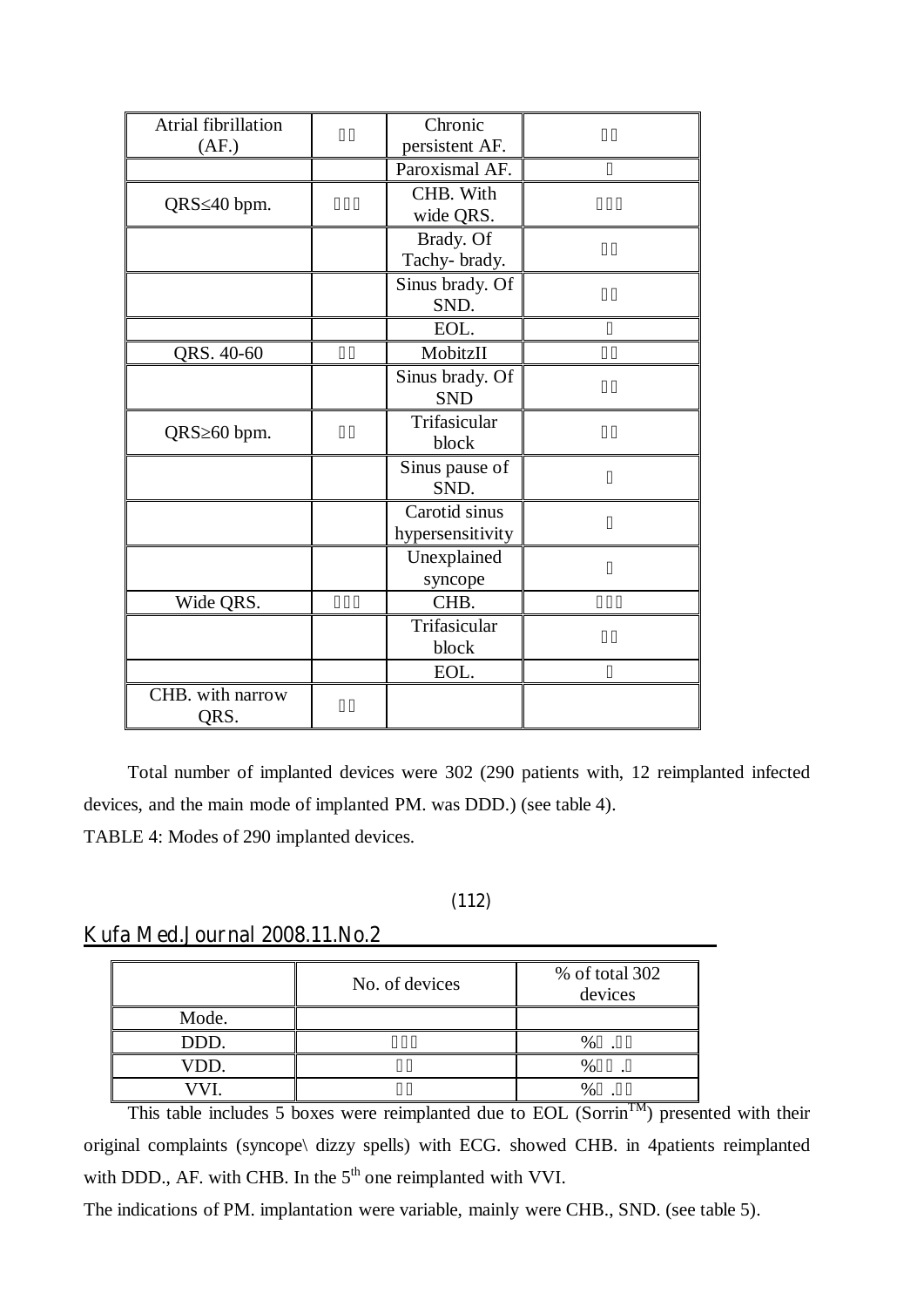| Indications         | No. of<br>implanted<br>.PMs | to total<br>%290 pat. |
|---------------------|-----------------------------|-----------------------|
| CHB.                |                             | 76%                   |
| SND.                |                             | 15%                   |
| MobitzII            |                             | 8%                    |
| Trifascicular block |                             | 5%                    |
| Unexplained syncope |                             | 0.3%                  |

Table5: Indications of 302 implanted PMs., according to ACC\AHA guidelines in 1998.

CHB. was including 6 cases with intermitant CHB.

45 patients had SND. with variable presentations, mainly Tachy –brady. (see

table 6).

Table 6: Presentation modes of 45 implanted patients with SND.

| Mode of presentation         | No. of implanted PMs | % of total 290 pat. |
|------------------------------|----------------------|---------------------|
| Tachy-brady.<br>syndrome     |                      | $\frac{0}{0}$       |
| Sinus brady 40               |                      | $\frac{0}{0}$       |
| Sinus pause 3 sec            |                      | $\%$                |
| Chronotropic<br>incompitance | (missed)             | $\%$                |

Ambulatory ECG (Holter monitoring) was helpful in ranking 48 patients for PM. implantation mainly when SND. was suspected (see table7).

Table 7: Indications of Holter monitoring in 48 implanted patients.

# **(113)**

# **Kufa Med.Journal 2008.vol.11.No.2\_\_\_\_\_\_\_\_\_\_\_\_\_\_\_\_\_\_\_\_\_\_\_\_\_\_\_\_\_\_\_\_\_\_\_\_**

|                 | Indications                          |
|-----------------|--------------------------------------|
| No. of patients |                                      |
|                 | Suspected SND, to document sinus     |
|                 | pauses $>3$ sec. and to correlate    |
|                 | between symptoms and timing of       |
|                 | .pauses                              |
|                 | Syncope not proved to be due to      |
|                 | Atrio-ventricular block to exclude   |
|                 | ventricular tachycardia              |
|                 | Evaluation of resumed recurrent      |
|                 | syncope after PM. implantation to    |
|                 | exclude myopotential inhibition, PM. |
|                 | Mediated tachycardia (PMT.), to      |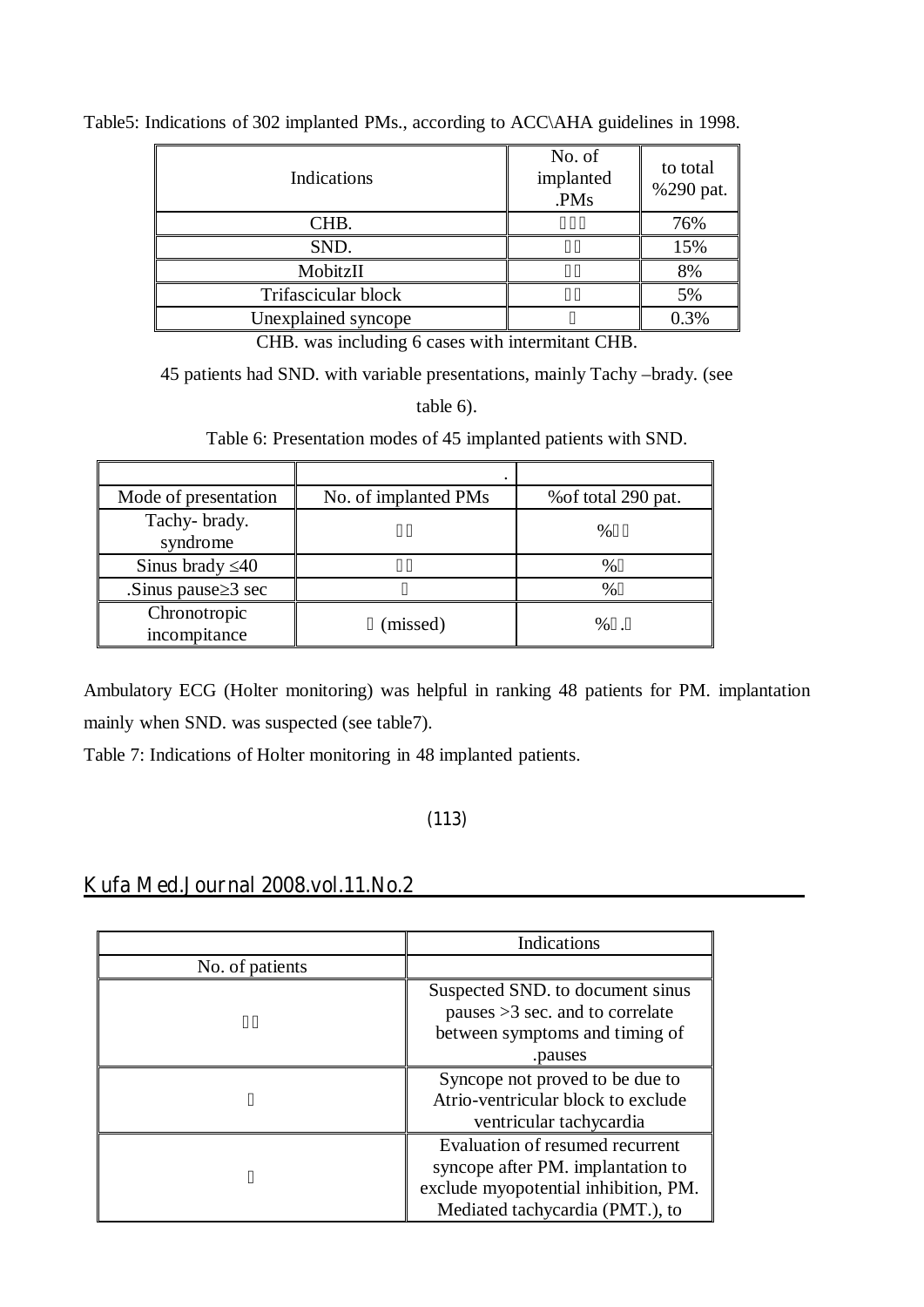| assist in the reprogramming to Rate $-$<br>Response and Mode-switching after |
|------------------------------------------------------------------------------|
| device dysfunction                                                           |

Less commonly, invasive EPS. was helpful in 4 pat. in making decision for PM. implantation, especially for recurrent unexplained syncope (see table 8).

Table 8: EPS. indications in 4 implanted pat.

| No. of pat. | Indications                                                          |  |
|-------------|----------------------------------------------------------------------|--|
|             | Syncope not proved to be AVB., with normal HV. Interval; to          |  |
|             | exclude VT. (after non diagnostic Holter monitoring)                 |  |
|             | Carotid sinus stimulation –induced ventricular asystole. 3 sec. with |  |
|             | normal HV. interval, and no pacing -induced HV. prolongation in      |  |
|             | unexplained syncope                                                  |  |
|             | Markedly prolonged HV. interval 100 ms. in unexplained               |  |
|             | syncope.                                                             |  |

2 cases of recurrent junctional SVT., refractory to anti arrhythmic drugs (AAD.) had undergone EPS. for ablating fast limb of AVN. reentry circuit, complicated by late CHB., thence DDD. had been required.

PM. implantation is regarded as very low risk outpatient surgical procedure, undertaken by a cardiologist or trained physician in X ray room or catheterization laboratory.

The incidence of complications is variable depending on its severity, timing from implantation, and whether mechanical or electrical issues being blamed. The main and serious complication in this series was infection of the box and  $\langle$  or the lead system; There was no mortality, but the morbidity was significant (only one of the 13 infected pockets had been cured by prolonged IV

**(114)** 

## **Kufa Med.Journal 2008.vol.11.No.2\_\_\_\_\_\_\_\_\_\_\_\_\_\_\_\_\_\_\_\_\_\_\_\_\_\_\_\_\_\_\_\_\_\_\_\_**

. antibiotic course with local dressings; that case was presented as early cellulites). Hence, strict sterile precaution is essential in all cases (undertaken by all medical implanting personnel).

Timing of infection (from date of implantation) was regarded as late (1-6 months) in 12 pat. scheduled for reimplantation, 8 of them were diabetics (type II) with poor glycemic control (P value was <0.001) indicating that diabetes is a significant risk factor for development of infected implanted PM. system (see table 9 and 10) .

Table 9: Pat. Criteria of 12 pocket infection

| No. of pat. | Pat. criteria                                                         |
|-------------|-----------------------------------------------------------------------|
|             | Elderly, diabetic, late presentation, all had low body weight         |
|             | Elderly, not diabetic, late presentation, both had low body<br>weight |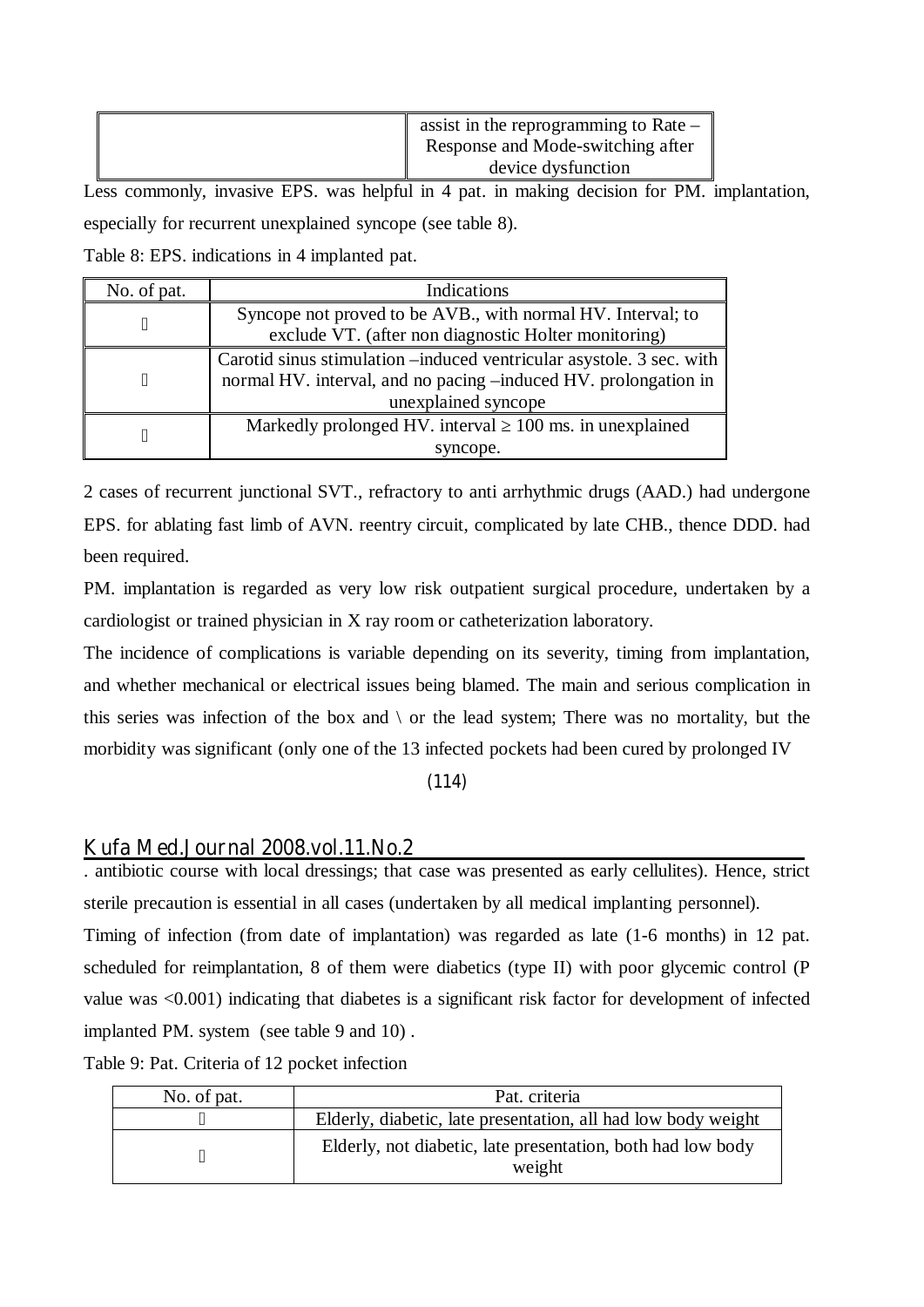|                     | Normal body weight, not diabetic, no special reason, late<br>presentation, might be due to tight subcutaneous pocket |                  |
|---------------------|----------------------------------------------------------------------------------------------------------------------|------------------|
|                     | <b>Diabetes</b>                                                                                                      | No Diabetes      |
| Infected system     | 8                                                                                                                    |                  |
| Not infected system | 27                                                                                                                   | 263              |
| P value             | < 0.001                                                                                                              | $Chi^2$ : 36.997 |

Table 10: Infected PM. systems vs. Diabetes as a risk factor.

Infected boxes of these pat. were easily removed, and lead extraction was successful in 8 cases, and was accomplished by continuous gradually increasing pulling force under fluoroscopy, with great care and precaution. Any increasing persistent resistance is an absolute indication to stop trying pulling and abandon the lead extraction procedure, and an indication for referral to a more specialized centre.

The remainder 4 cases, hence, were referred to specialized centre outside country (for laser ablative technique). Another 2 re implanted cases (from 5 re implanted cases due to EOL.) were unsuccessful (Sorin<sup>TM</sup>) and lead systems were abandoned by special technique after insuring that the system was not infected, this technique can be summarized as follows: cut the lead at its proximal end—pull the metal core as far as possible, but with great care – cut the metal core emerging from that proximal end of insulating part of the lead—pull the insulating part at its proximal end (with great care) – tightly legate it by several non absorbable silk 1-0 sutures to

**(115)** 

## **Kufa Med.Journal 2008.vol.11.No.2\_\_\_\_\_\_\_\_\_\_\_\_\_\_\_\_\_\_\_\_\_\_\_\_\_\_\_\_\_\_\_\_\_\_\_\_**

subcutaneous tissue plane.

Hematoma of the created pocket developed early (within 2 weeks) in 3 cases; needle aspiration was regarded as diagnostic and therapeutic measure, with no resumption of those hematomas.

No recorded case of clinically significant pneumothorax at inter-\post- operative period.

No recorded case of PM. Syndrome that mandated upgrading of VVI. to DDD. 5 cases were re implanted due to EOL., presented with resumption of their original complaints, all of them were of Sorrin<sup>TM</sup>, re implanted with new PM. Boxes; 3 of

them had upgrading from VVI. to DDD.; the remaining 2 cases had chronic persistent AF. with CHB.; hence, only the box generator of VVI. was re implanted. Their date of implantation ranged from 6-10 years before start of this study. Re implantation in these pat. had no special complication apart from finding special lead head adaptor suitable for the old Sorin<sup>™</sup> lead system.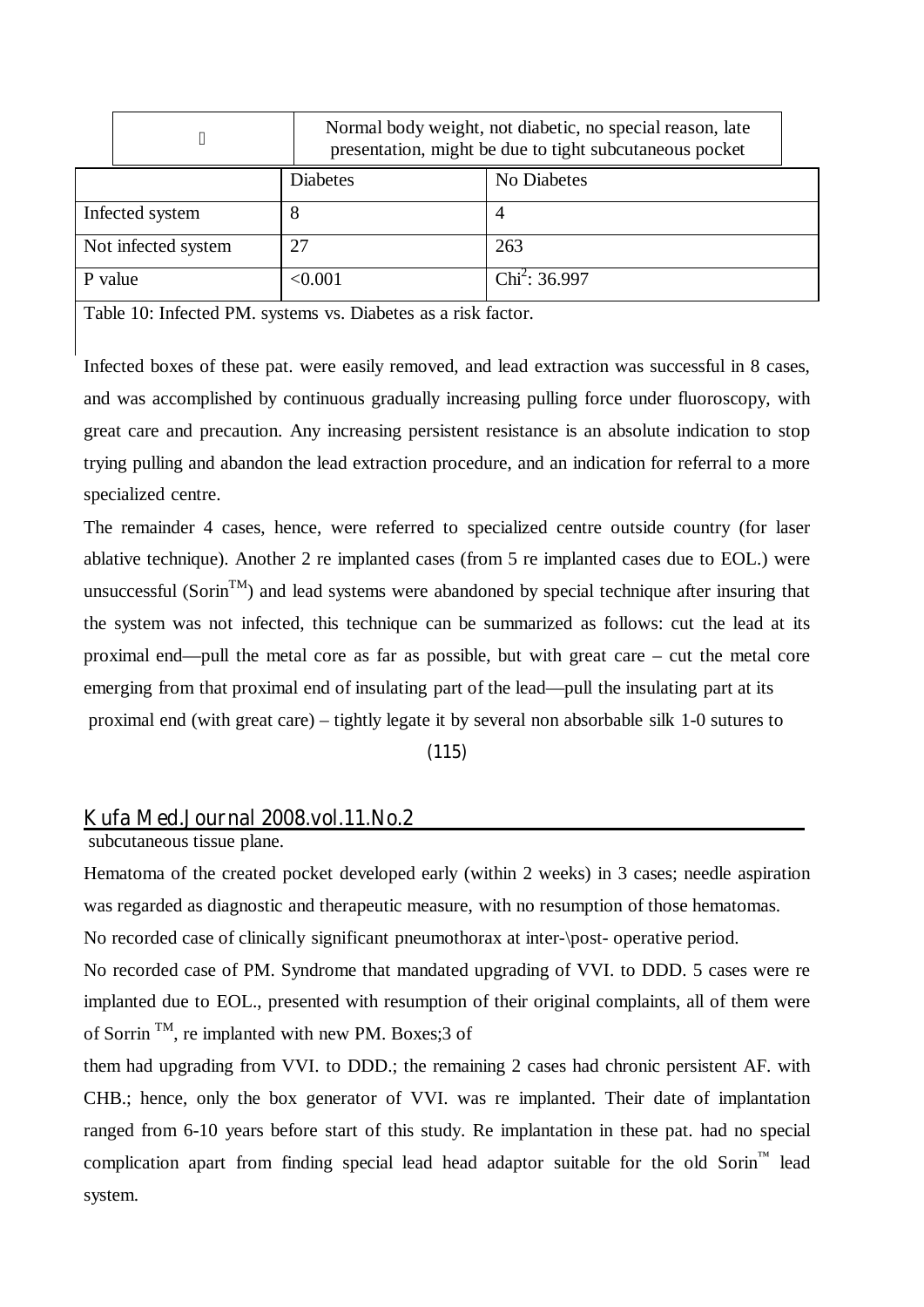Temporary PM. was implanted in 62 pat. presented with ventricular rate <30 bpm. (including 4 emergency procedures during threshold testing of permanent PM. during implantation.

#### **DISCUSSION**

Syncope is a common medical problem, accounting 6% of general medical admission It is defined as sudden transient loss consciousness with associated loss of postural tone, recovery is spontaneous, without neurological deficit, and not requiring cardioversion  $(1,4)$ . Syncope in elderly is frequently multifactorial (drugs, ischemia, anemia, and decrease in barorecepter sensitivity) (5). Elderlies constitute the main bulk in this study; pediatric age group is not presented here. There is a trend towards delayed diagnosis of advanced conductive heart disease in pat. presented with dizzy spells  $(6,7)$ , could be explained by physicians unfamiliarity to relate these spells to abnormal heart rhythm (not infrequently misdiagnosed as vertigo, anemia, hysteria, cervical osteoarthrosis, among others).

Palpitation mainly was presenting SND. (especially Tachy- brady.). SND. mainly was presented as chronic persistent AF. (in 32 pat.) with brady. 40bpm., while 22 pat. diagnosed with CHB. presented with narrow QRS (supra- hisian AVB.).

The most physiological implanted mode was DDD. \VDD. (257 devices). The advantage of VDD is its requiring only one lead The remaining implanted mode was VVI. mode (45 devices) mainly in pat. presenting with Tachy- brady.

### **(116)**

### **Kufa Med.Journal 2008.vol.11.No.2\_\_\_\_\_\_\_\_\_\_\_\_\_\_\_\_\_\_\_\_\_\_\_\_\_\_\_\_\_\_\_\_\_\_\_\_**

EPS. was useful in 4 pat. to elucidate syncope mechanism and to exclude VT. if clinically expected. All pat. had echo. heart study. Echo is of low yield unless history and examination revealed evidence of structural heart diseases  $(1,8)$  (detected only 80 sfinding).

Careful carotid sinus massage (CSM.) should be applied to pat. presenting with dizzy spells or syncope especially if these were unexplained and recurrent in elderly pat.  $(9)$ 

Unstable pat. always should be admitted to hospital and temporary PM. Be implanted

The risk to the pat. of sudden lack of out put (op.) causing asystole can be prevented by placing temporary PM. in pat. who were PM. dependant (occurred in 62 pat. presented with bradycardia and ventricular rate 30 bpm., including 2 emergency inra-operative temporary PM. implantation.

Criteria of PM. dependence include no escape rhythm (asystole), or VT. (pause dependant), and CHB. with drady.  $30$  bpm. .  $(2,10)$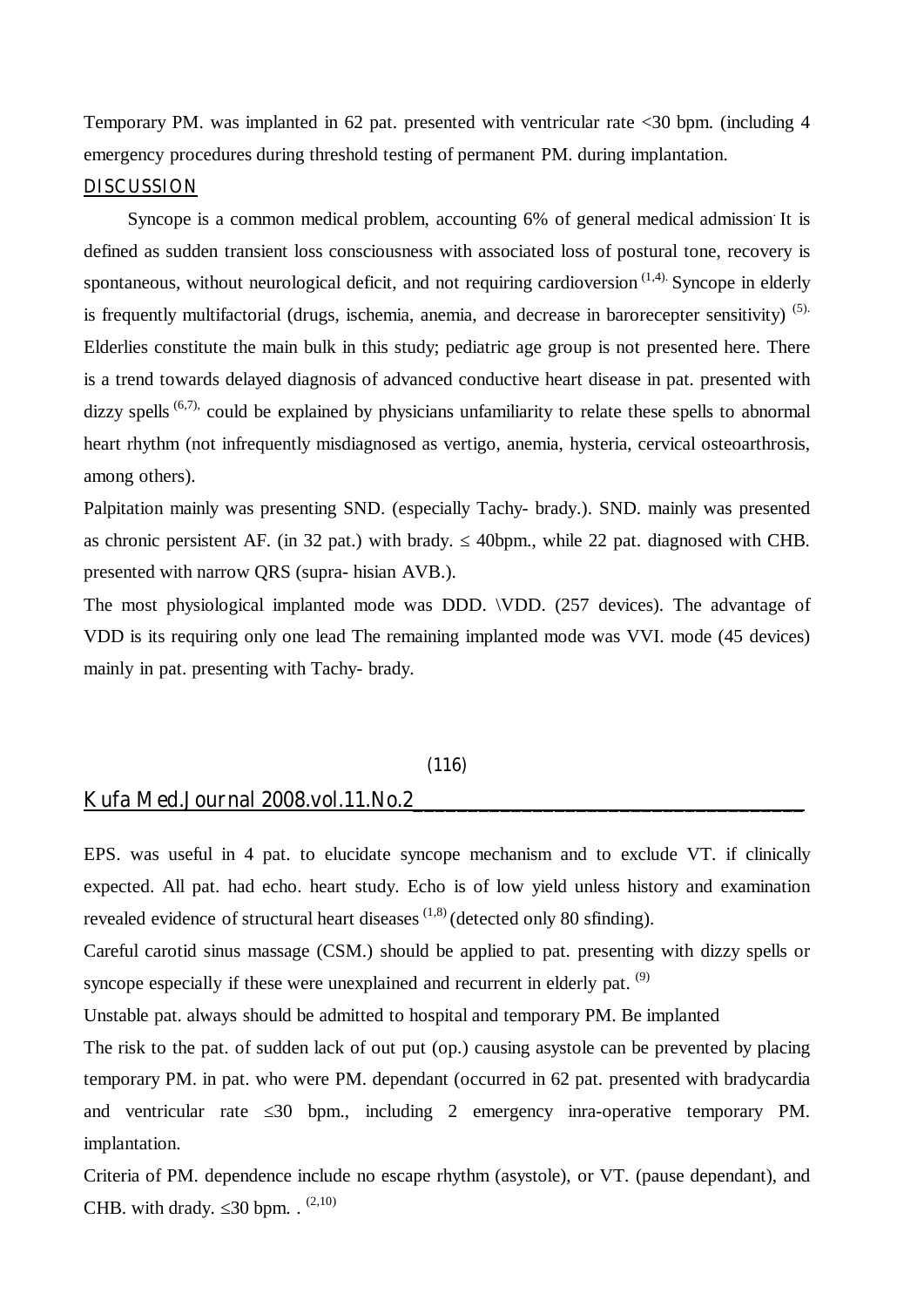All implanting staff must wear scrub clothes, hats, and masks. The risk of infection is high in the prolonged operation (>72 hours)<sup>(3,11)</sup>. Infection incidence in published literature is <2%<sup>(3,12)</sup>, but the morbidity is high  $(3,13)$ . If there is active infection at surgical pocket, the re- implantation procedure is deferred until the pat. is afebrile and no longer septic; mainly due to Staphylococcus aurous. Acute infection of PM. pocket might behave like an abscess; if this drains through the skin: chronic draining sinus develops<sup>(3)</sup>. Treatment of infected box (diffuse cellulites\infected erosion \developing abscess) consisted of parenteral empiric antibiotics, removal of implanted device (including the device), debridement of all inflammatory tissue (if any), abandonment of infected pocket, and re implanting in contra lateral side  $(3,14)$ .

The most successful treatment of hematoma is immediate pocket exploration; while needle aspiration decompress the pocket but doesn't remove the clot; furthermore, repeated needle aspiration increase the risk of infection $(3)$ .

No reported penetration case in this series (presenting itself as exit block, loss of sense, pacing threshold elevation, and diaphragmatic stimulation)  $(3)$ .

VVI. should be followed twice in the first 6 months, then every 12 months; while DDD. \ VDD. should be followed twice in the first 6 months, then once every 6 months  $(2)$ .

### **(117)**

## **Kufa Med.Journal 2008.vol.11.No.2\_\_\_\_\_\_\_\_\_\_\_\_\_\_\_\_\_\_\_\_\_\_\_\_\_\_\_\_\_\_\_\_\_\_\_\_**

#### **CONCLUSIONS**

**1**: PM. implantaton is safe outpatient surgical procedure without reported mortality.

**2**: Temporary PM. implantation is not essential, except in those presenting with ventricular rate 30 bpm.

**3**: PM. clinic is essential for pat. –implanting physician contact, and for systematic follow- up.

**4**: 24 hour ambulatory ECG. monitoring is of paramount importance in approaching pat. with recurrent unexplained syncope(especially in suspected SND.).

**5**: EPS. is helpful as a last available resort in approaching pat. with recurrent unexplained syncope with non diagnostic Holter monitoring.

**6**: Diabetes mellitus is the main pat. - related risk factor to PM. infection.

7:Lead explanation can be accomplished by continuous gradually increasing pulling force under fluoroscopy with great care and precaution, only by experienced operator.